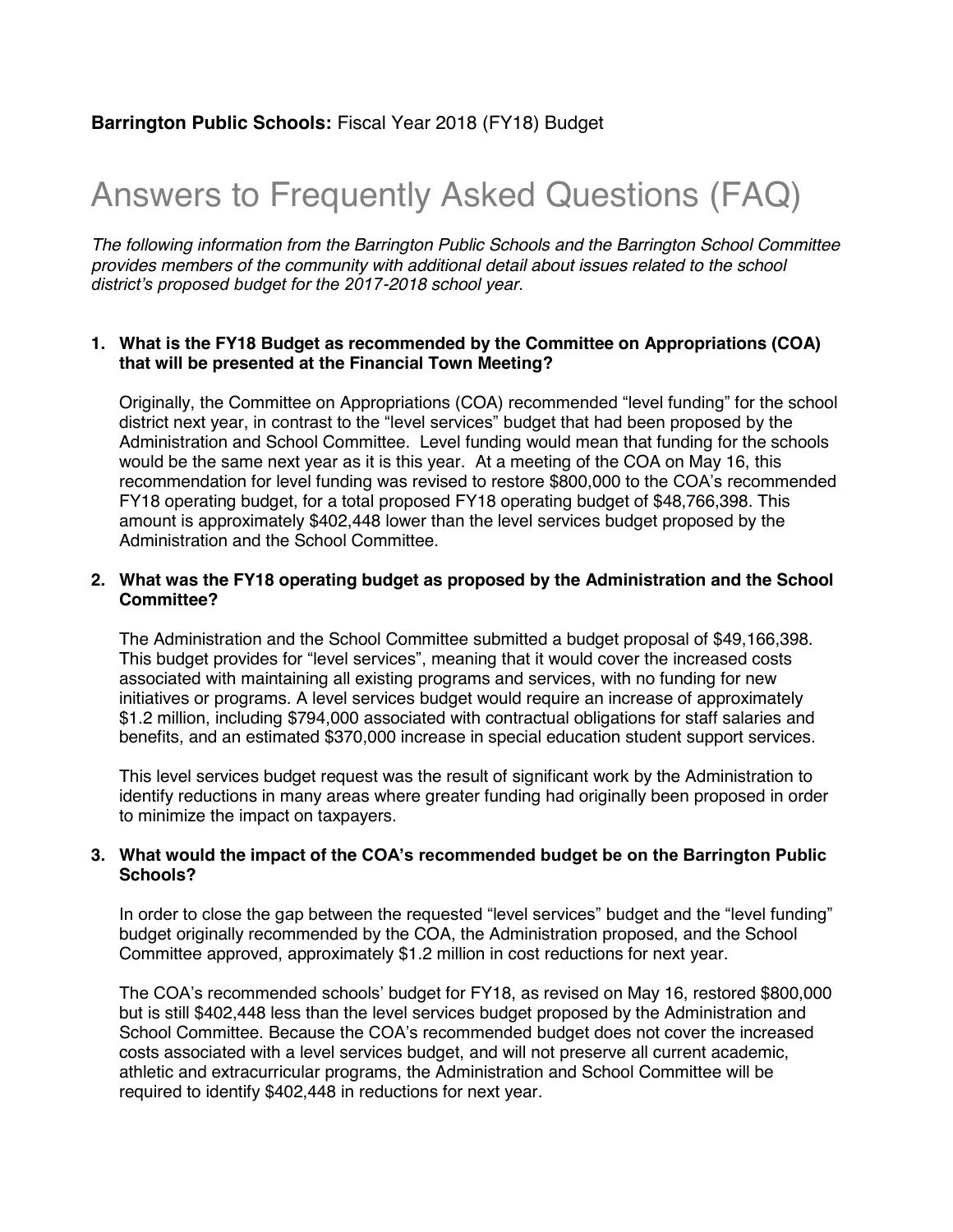## **4. If the COA's recommended budget is approved, how will the Administration and School Committee identify areas for reduction?**

The Administration will, once again, utilize a comprehensive process for the identification of possible reductions to the FY18 operating budget. The Administration will evaluate all components of the pre-K to 12 educational program, looking carefully at the impact of any potential cuts on programs and schools. State and Federal mandates, the Rhode Island Basic Education Program (BEP), and graduation requirements as defined by the Rhode Island Department of Education (RIDE) will be prioritized. Any potential cuts have an impact on students, student enrollment distribution, student/teacher ratios, elimination of programs and course electives are all factors which will be considered. Class size in core subject areas will be reviewed again with the Barrington High School administrative team. The Athletic Director will provide information regarding the District's athletic offerings, including student participation in different programs and the cost per student by program. Once a budget has been approved at the Financial Town Meeting, all reductions, as identified by the Administration, will receive close scrutiny by the School Committee.

#### **5. Given the proposed elimination of all middle school athletics programs and some high school athletics programs, could these expenses be covered through fees paid by families?**

No. State laws and regulations prevent school districts from charging the user fees that some neighboring states impose.

#### **6. What are the property tax levy increases associated with the COA's recommended School Budget as compared to the budget as submitted by the Administration and the School Committee?**

The COA's recommended FY18 total schools operating budget including the reinstatement of \$800k, would result in a property tax levy increase of 28 cents per \$1,000 of assessed valuation. The level services budget of \$49,166,398 as submitted by the Administration and School Committee, would result in a property tax levy increase of an additional 14 cents of assessed valuation, for a total increase of 42 cents per \$1,000 of assessed valuation. This does not include the tax increase resulting from the municipal budget, capital budget, and Middle School Bond.

#### **7. Is it true that the Barrington Public Schools "spends down" its accounts in June?**

The large increase in spending in June includes the advanced payment of teacher salaries and benefits. Article 24, Section 2 of the collective bargaining agreement with the National Education Association Barrington (NEAB) includes the following statement: "All persons on the Teachers' Salary Schedule will be paid in twenty-six (26) equal installments commencing in September, provided, however, those payments due during the months of July and August shall be paid prior to June 30."